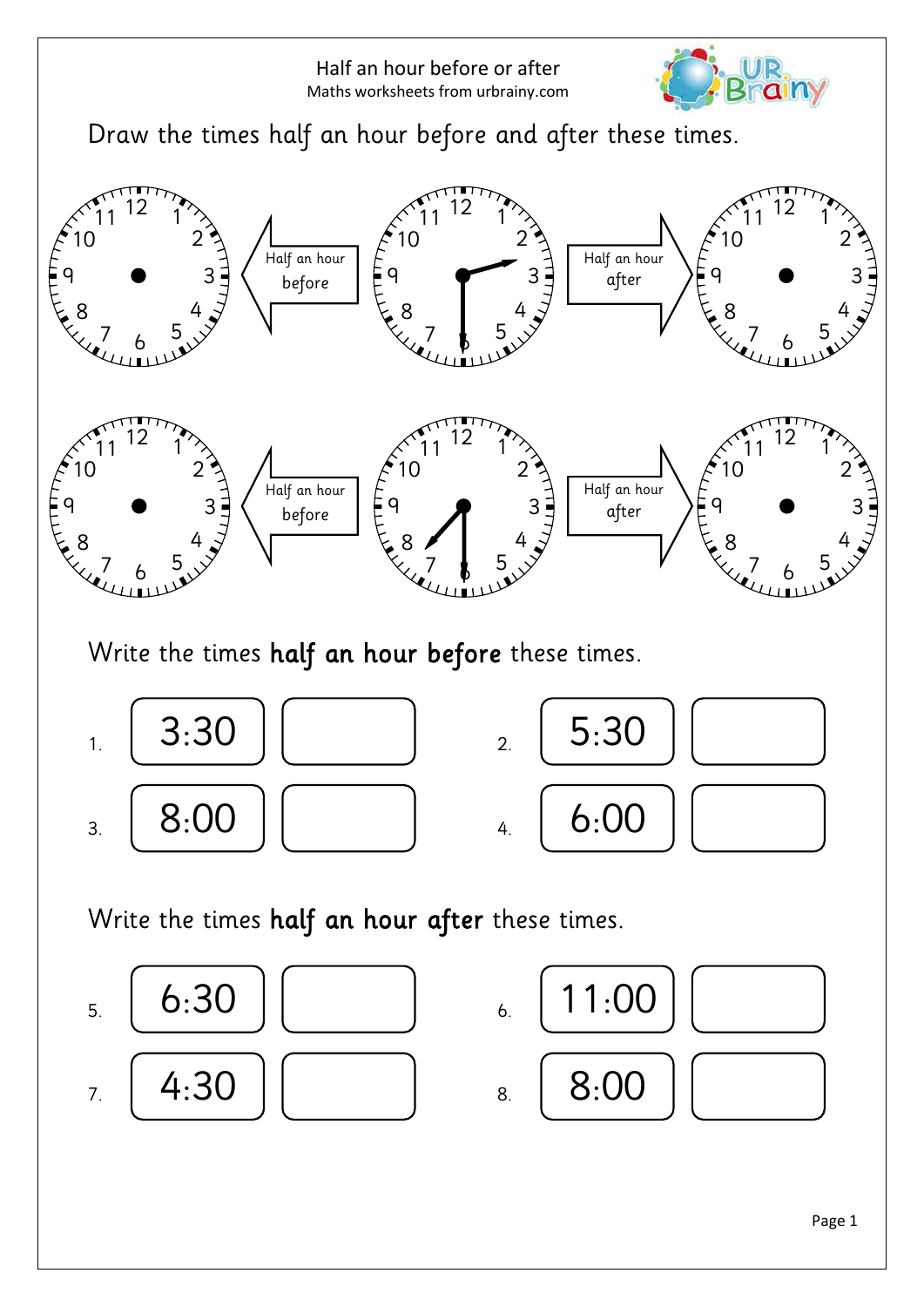



Write the times half an hour before these times.



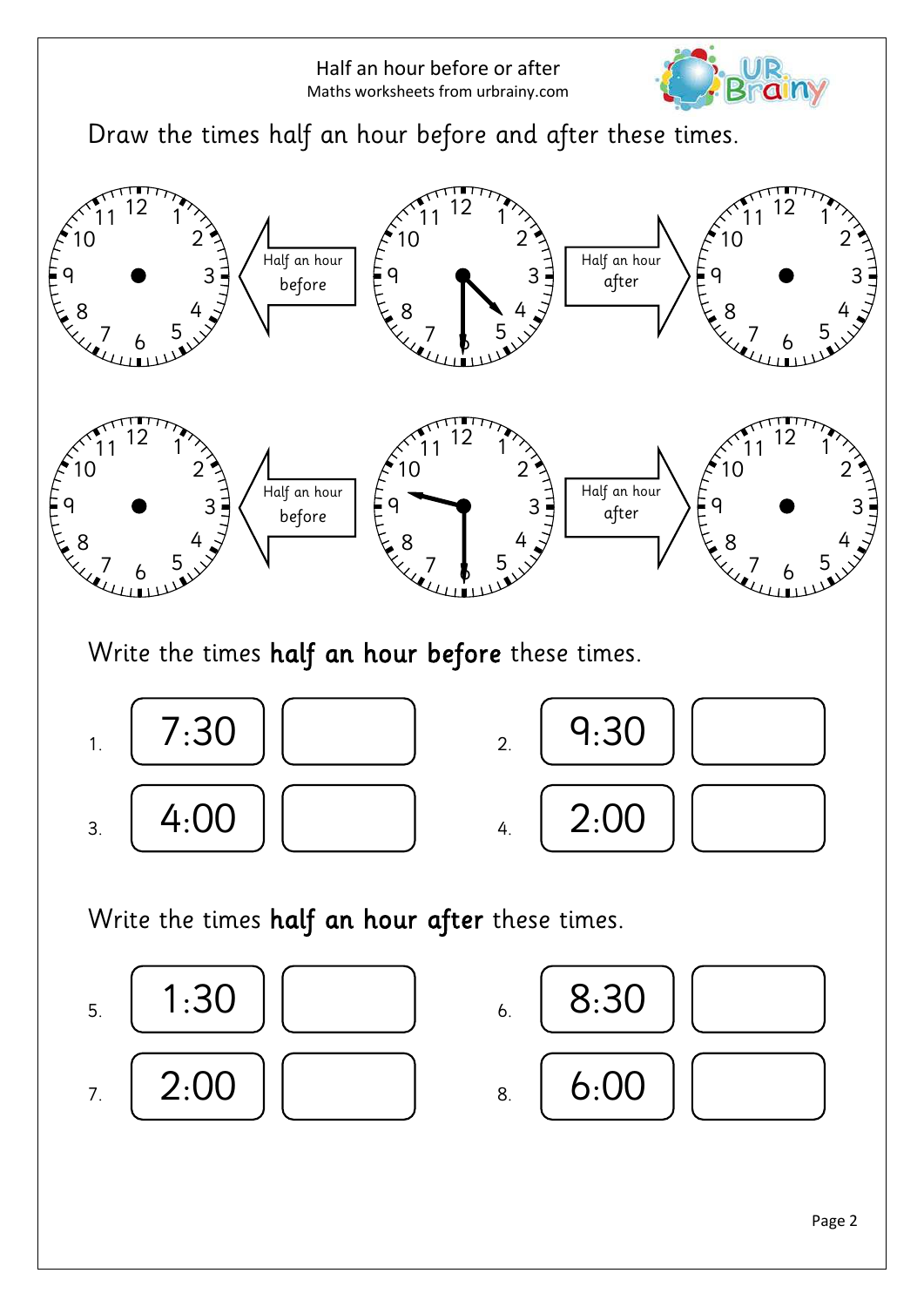



Write the times half an hour before these times.



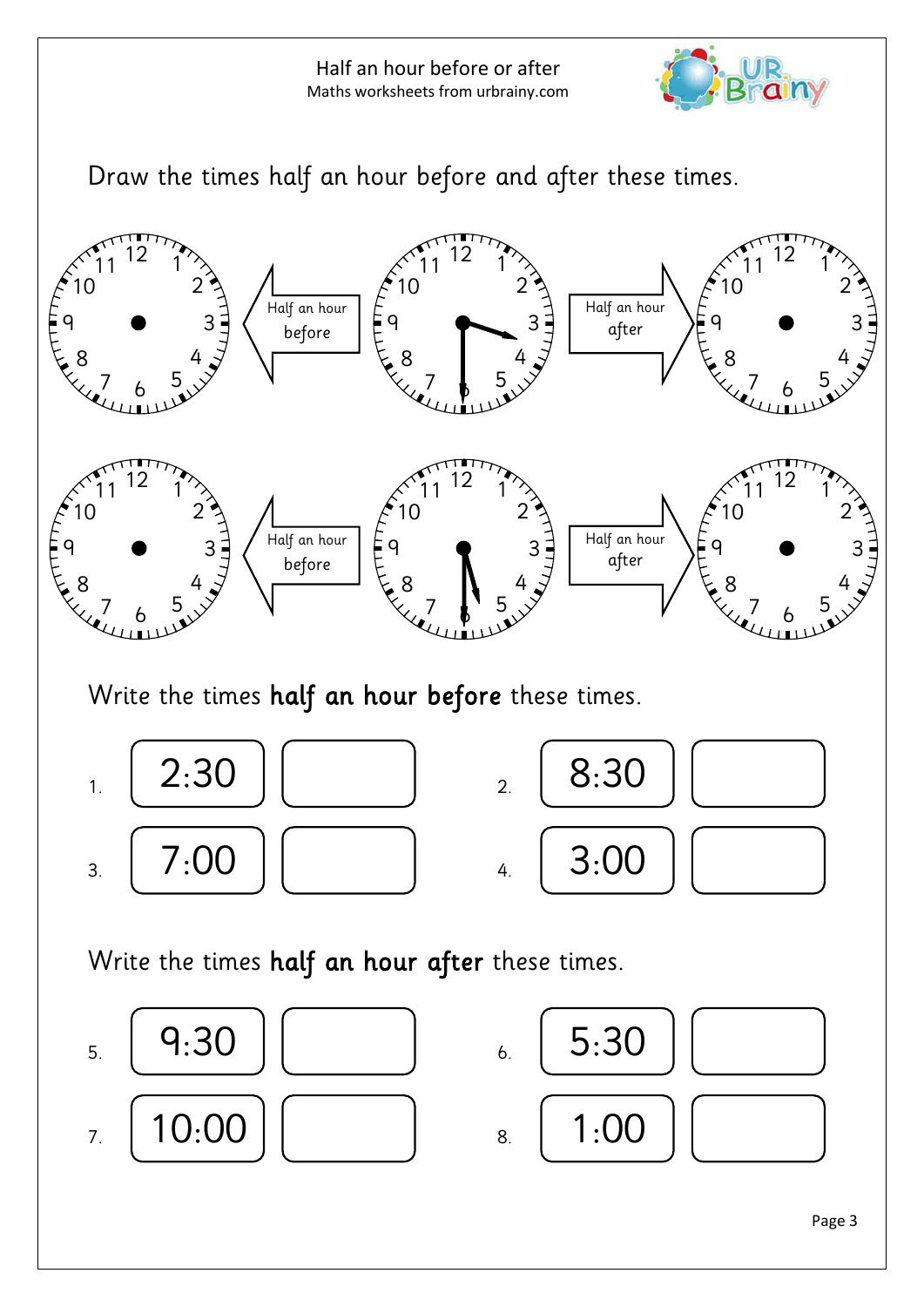



Write the times half an hour before these times.